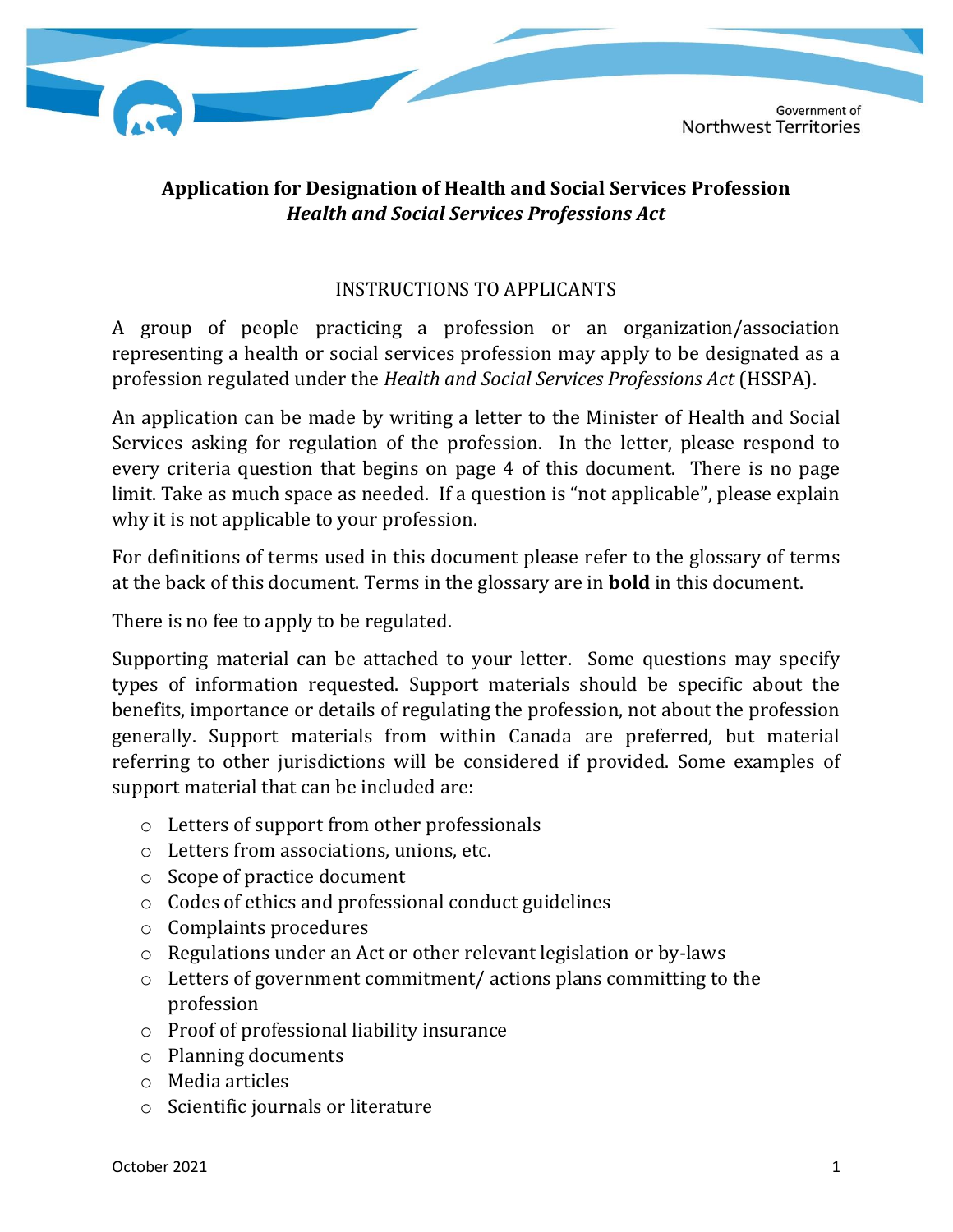Send the completed application to:

Minister of Health and Social Services c/o Deputy Minister, Department of Health and Social Services Government of the Northwest Territories Box 1320 Tatsaotine Building – 7th floor YELLOWKNIFE, NT X1A 2L9 Phone: 867-767-9052 Fax: 867-873-0266 Email: [hsspa@gov.nt.ca](mailto:hsspa@gov.nt.ca)

## **CRITERIA FOR EVALUATION**

The criteria come from section 4 of the *Health and Social Services Professions Act*.

The criteria raise areas that should be considered when deciding whether or not to designate a profession.

Criteria will be used to help determine which professions should be designated under the HSSPA, and to determine when a profession should be designated (i.e. if several professions are applying to be designated under the HSSPA, the sequence in which they may be developed).

## **ONCE YOUR APPLICATION IS RECEIVED**

Once the Minister has received the letter of application from the profession, it will usually be reviewed by a committee for investigation of merits of regulation of the profession within six months. The Minister will then provide the application with a recommendation to **Cabinet** on whether or not the profession should be regulated. **Cabinet** makes the decision about whether or not to designate your profession for regulation.

The **applicant** will be notified of the outcome of the decision on whether or not to designate the profession.

If the profession is designated for regulation, the Department of Health and Social Services may involve representatives of the **applicant** profession and will work with the Department of Justice to complete the formal profession-specific Regulation under the HSSPA. This may take up to a year, or even longer.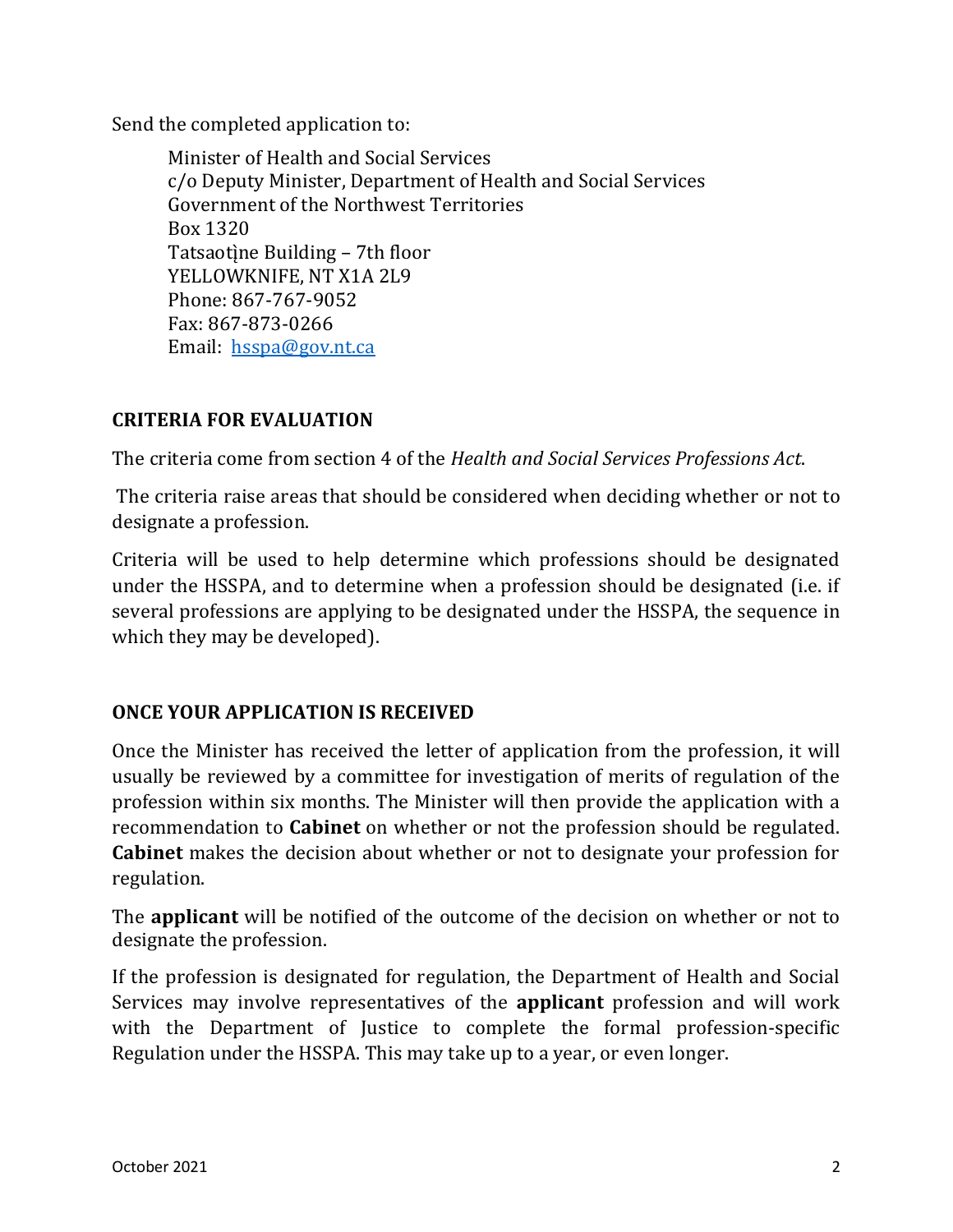During the course of reviewing the letter of application and completing the profession-specific Regulation, the Department of Health and Social Services will conduct research regarding how the profession is regulated in other provinces and territories in Canada.

#### **ACCESS TO INFORMATION**

The application, as well as any records of information in any form produced by or for the committee during the course of, or for the purpose of, investigation into the merits of regulation of a particular profession, are documents in control of the Department of Health and Social Services for the purposes of the *Access to Information and Protection of Privacy Act* and may be subject to release under that Act.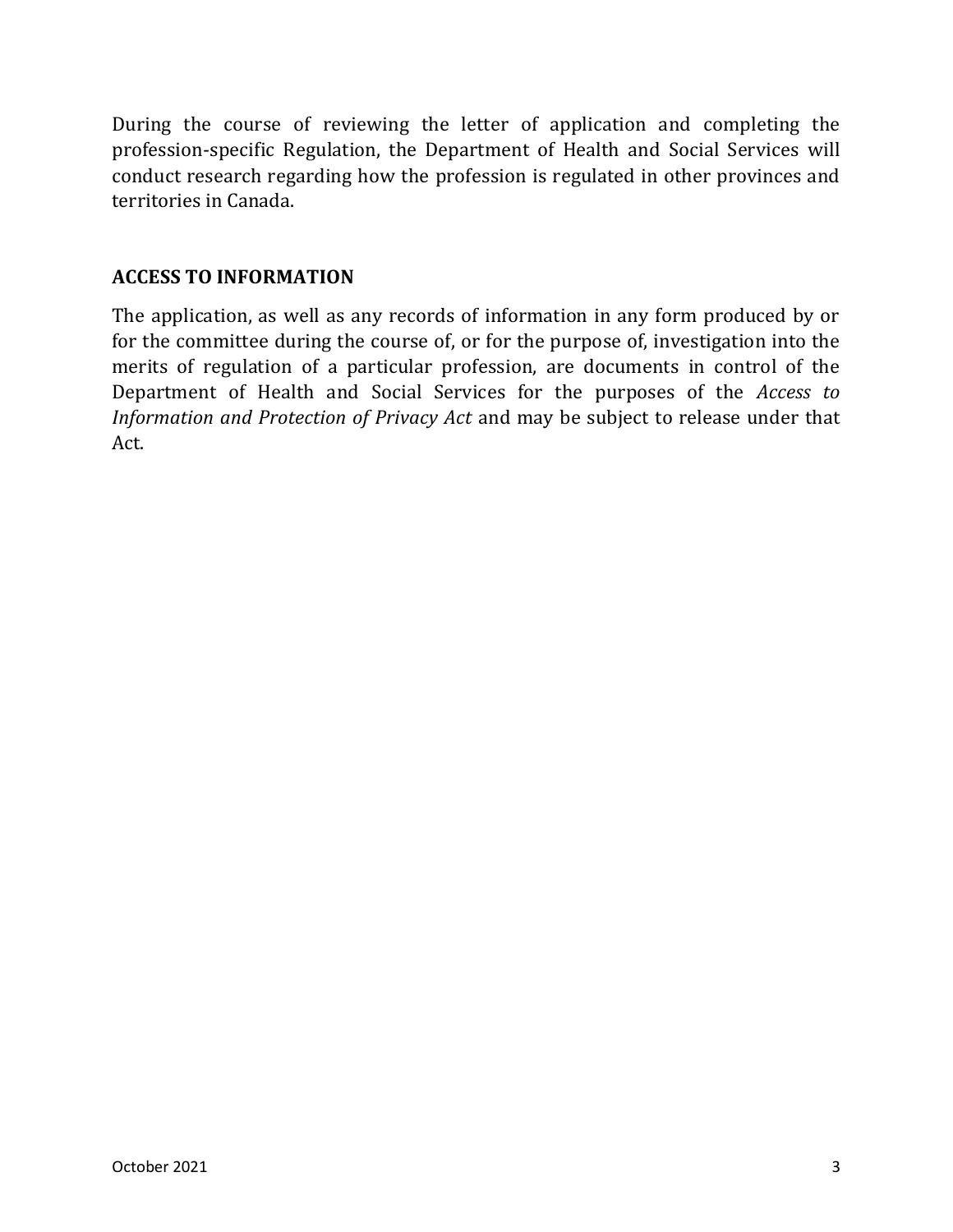#### **CRITERIA QUESTIONS<sup>1</sup>**

The questions are grouped into categories.

**General** 

- 1. Provide the **applicant(s)** full contact information, including full name, position title, email address and mailing address.
- 2. Specify which profession is being applied for: (example: Psychologists)
- 3. Is there a professional association for the profession (local to NWT or national)? If the professional association is not the **applicant**, provide the name of the association.

## Membership Support and Willingness to be Regulated

- 4. How many professionals currently practice the profession in the Northwest Territories?
- 5. Does the **applicant** represent a majority of the members of the profession in the Northwest Territories?
- 6. Do the members of the profession want regulation? Indicate the level of support by members of the profession for being regulated. Please describe any consultation process undertaken and the response/results achieved.
- 7. Are members of the profession currently subject to regulation in any Act in the NWT or federal (Canada) Act? If yes, please specify which legislation.
- 8. Is the practice of the profession commonly regulated in other jurisdictions? If so, please specify the other jurisdictions.
- 9. Has the profession considered regulation as a distinct subsection within a profession already being regulated and, if so, have they rejected this route? If so, what were the reasons for rejecting this approach? (example: Psychiatric Nurses are a distinct subsection of the Nursing profession)

l

<sup>1</sup> Questions adapted from Manitoba *Questionnaire to be completed by Professions seeking regulation under the*  Regulated Health Professions Act.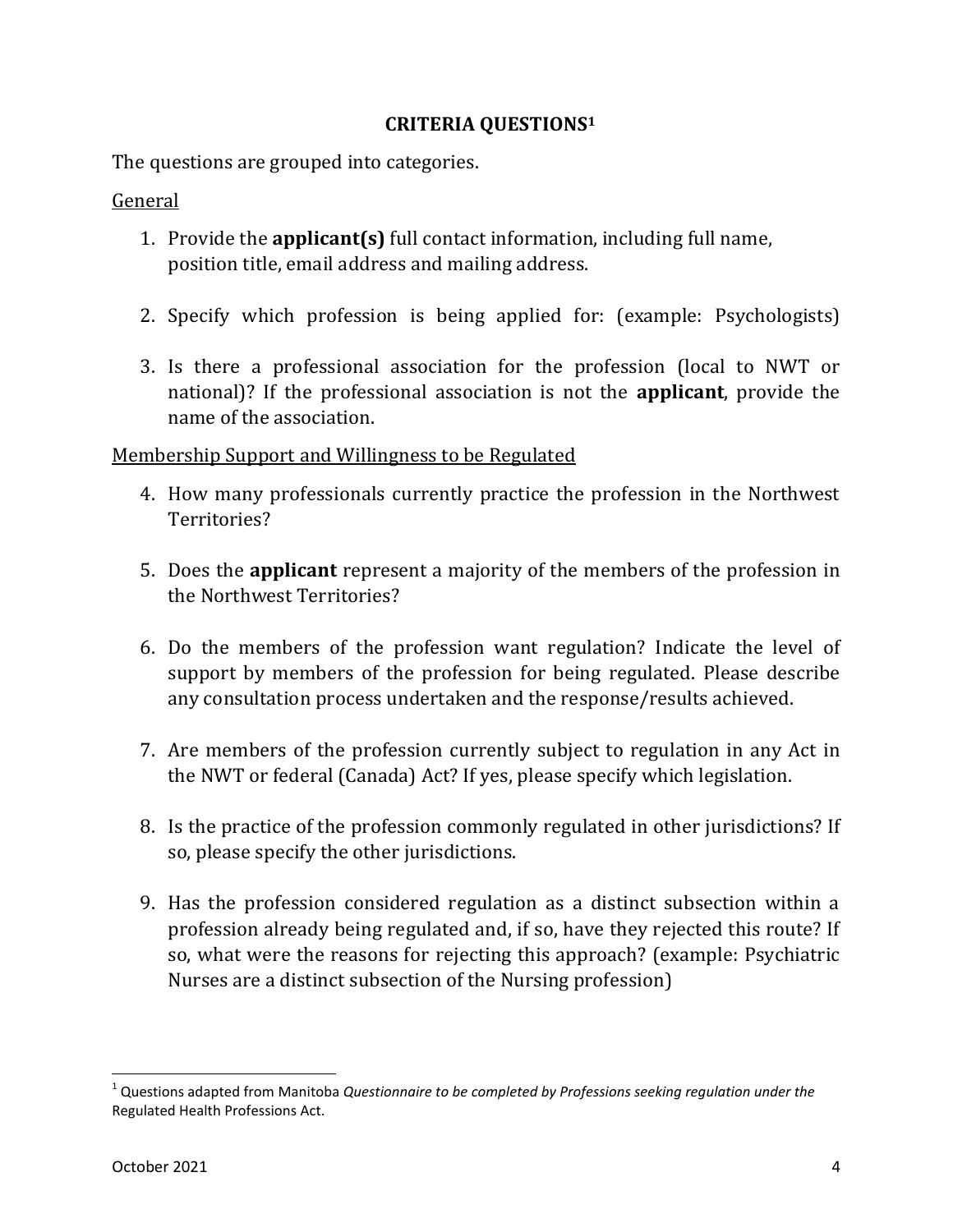Body of Knowledge and Scope of Practice

10.Describe the **body of knowledge** of the profession. Describe what members of the profession do, including any different levels of practitioner. Specify what diagnoses (if any) and assessments they make. Specify the treatment modalities and services provided.

Specify which of these areas of practice, treatment modalities, and services are

- a) performed exclusively by members of the profession.
- b) also performed by other regulated health professions.
- c) also performed by other unregulated health professions.
- d) are performed in conjunction with other regulated health professions.
- e) overlap in practice with other health professions.
- f) differ from other health professions.

Include references to, and copies of, scientific literature and other published information.

- 11.Specify the diagnostic tools, equipment and methods used by members of the profession.
- 12.Provide a proposed **scope of practice** and relate it to the profession's **body of knowledge**. Include references to, and copies of, scientific literature and other published information.

For professions currently regulated in the Northwest Territories, please describe any proposed changes or proposed expansion to the existing scope of practice.

With respect to the proposed **scope of practice**:

a) What **reserved acts** (if any) should members of the profession be authorized to perform?

If you are proposing a new **reserved act**, please describe whether this act would be exclusive to your profession or whether there are opportunities for sharing of the act. If there are opportunities for sharing, please describe any consultation that has taken place with other impacted professions or regulators.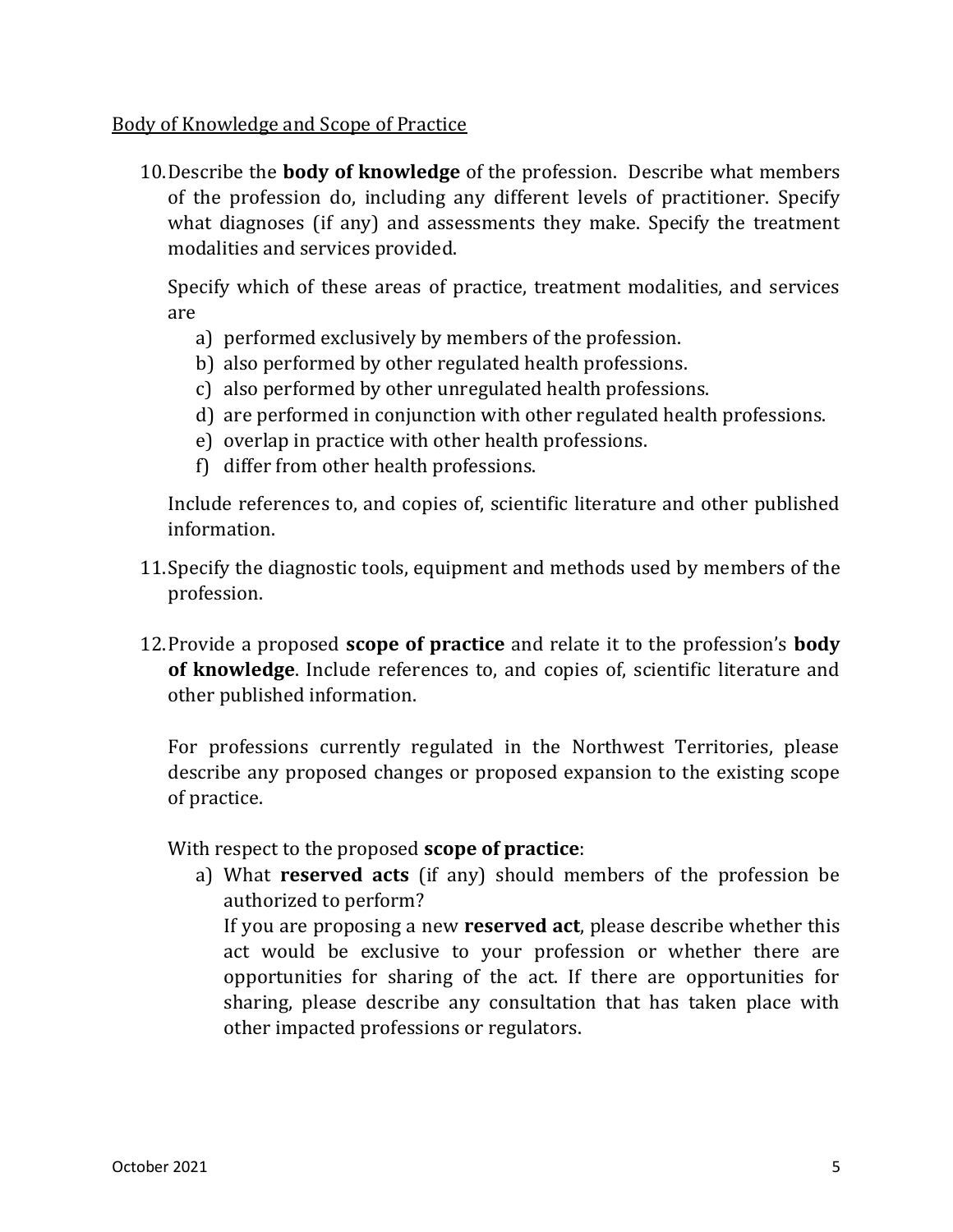- b) What specific acts (if any) should members of the profession be permitted to delegate to others? Specify the circumstances when members of the profession may choose to delegate.
- c) What are the limitations of practice (if any) for members of the profession? Are there acts within this field of health care or social services which practitioners should not perform? What diagnostic/assessment abilities, treatment modalities and services are not part of the **scope of practice** for members of the profession?
- 13.Are members of the profession directly or indirectly supervised in the performance of their duties and responsibilities by other regulated practitioners or administrators of regulated institutions?
- 14.Are members of the profession currently performing **reserved acts** under the delegation of regulated professionals?
- 15.If there is a professional association for the profession, does the professional association set standards of practice for diagnostic/treatment modalities and services based on the identified **body of knowledge**? Please explain. Are these standards enforced? Please explain. Provide a copy of the standards of practice and ethical guidelines, if any.

## Risk of Harm

- 16.Specify which diagnoses/assessments, treatment modalities and services, or incorrect diagnosis, treatment or services, entail a risk of harm to patients/clients.
- 17.To what extent has the public's health, safety or well-being been endangered because your profession has not been regulated? Provide examples of patients/clients being harmed by a practitioner who performed services incompetently or inappropriately, unethically or while impaired in the Northwest Territories or elsewhere in Canada. Include references to, and copies of, scientific literature and other published information.
- 18. How will regulation decrease the risk of harm of the profession's treatments and services to patients/clients?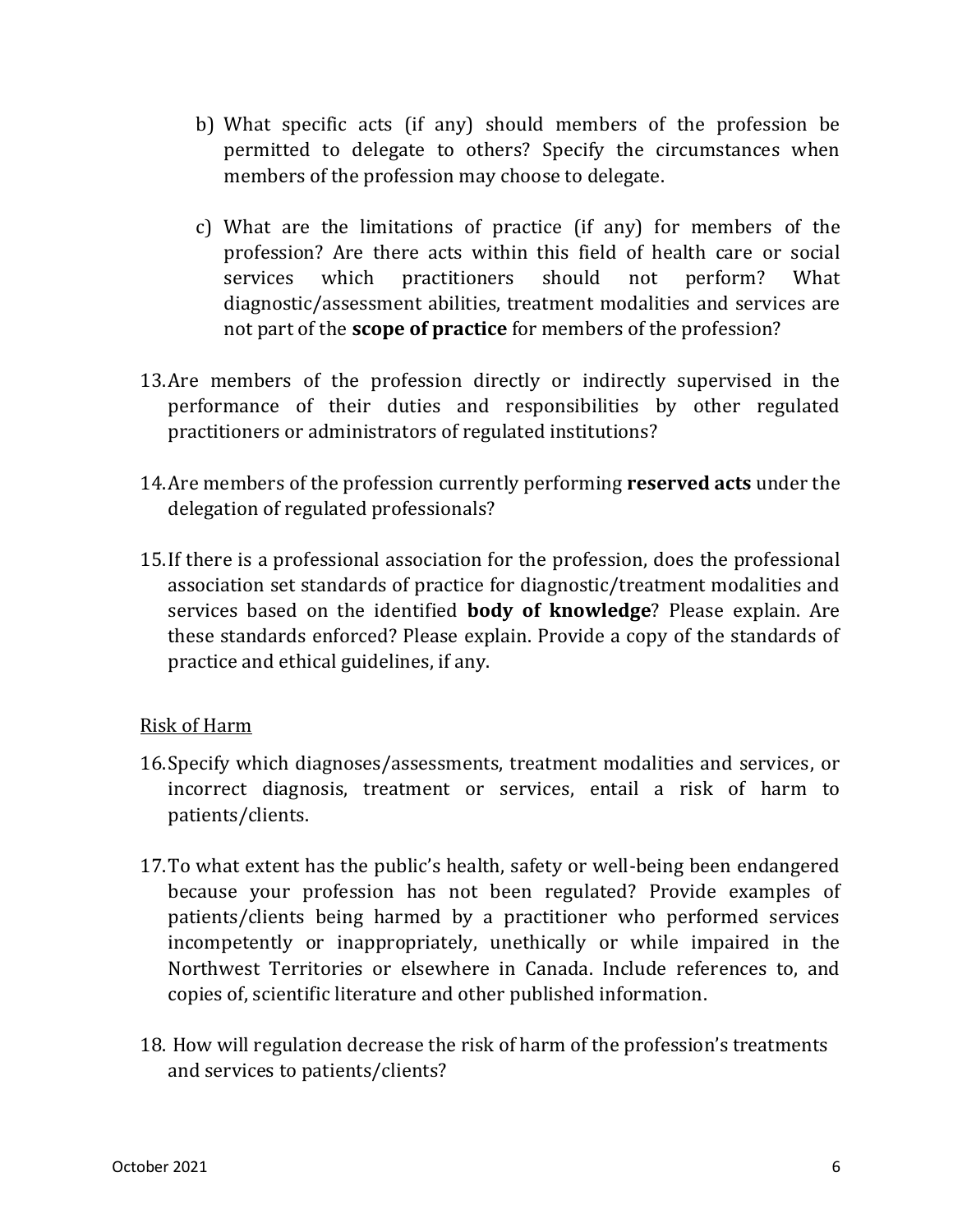- 19.Please describe any policies or procedures for complaints regarding services provided by members of the profession. If there are complaints policies / procedure documents, please provide. Are there any statistics of complaints about your profession?
- 20.What percentage of members of the profession normally carry liability insurance coverage? Does the professional association urge its members to carry liability insurance coverage? What is the amount of liability insurance normally carried?

#### Education

- 21.Describe where educational and clinical/practical training programs are available for the profession in the Northwest Territories and elsewhere in Canada. Specify theoretical and clinical/practical experiences. Relate the education and training to the diagnostic/assessment abilities, treatment modalities and services.
- 22.What academic/vocational/technical education/training, post-graduate and continuing education or training is required by your group of professionals?

## Public Interest

- 23.Why is it in the public interest to regulate the profession?
- 24.Is there a demonstrable public need for regulating the profession? Please describe any process undertaken to determine the public need and the response/results achieved.
- 25.Provide evidence of the profession's commitment to the public interest through its communications, policies and/or procedures.
- 26.Explain how the proposed **scope of practice** is in the public interest and provides adequate public protection while not unduly restricting the public's choice of health or social services providers.
- 27.Describe the potential economic impact of regulation on: practitioner/ professional availability, education and training programs, the enhancement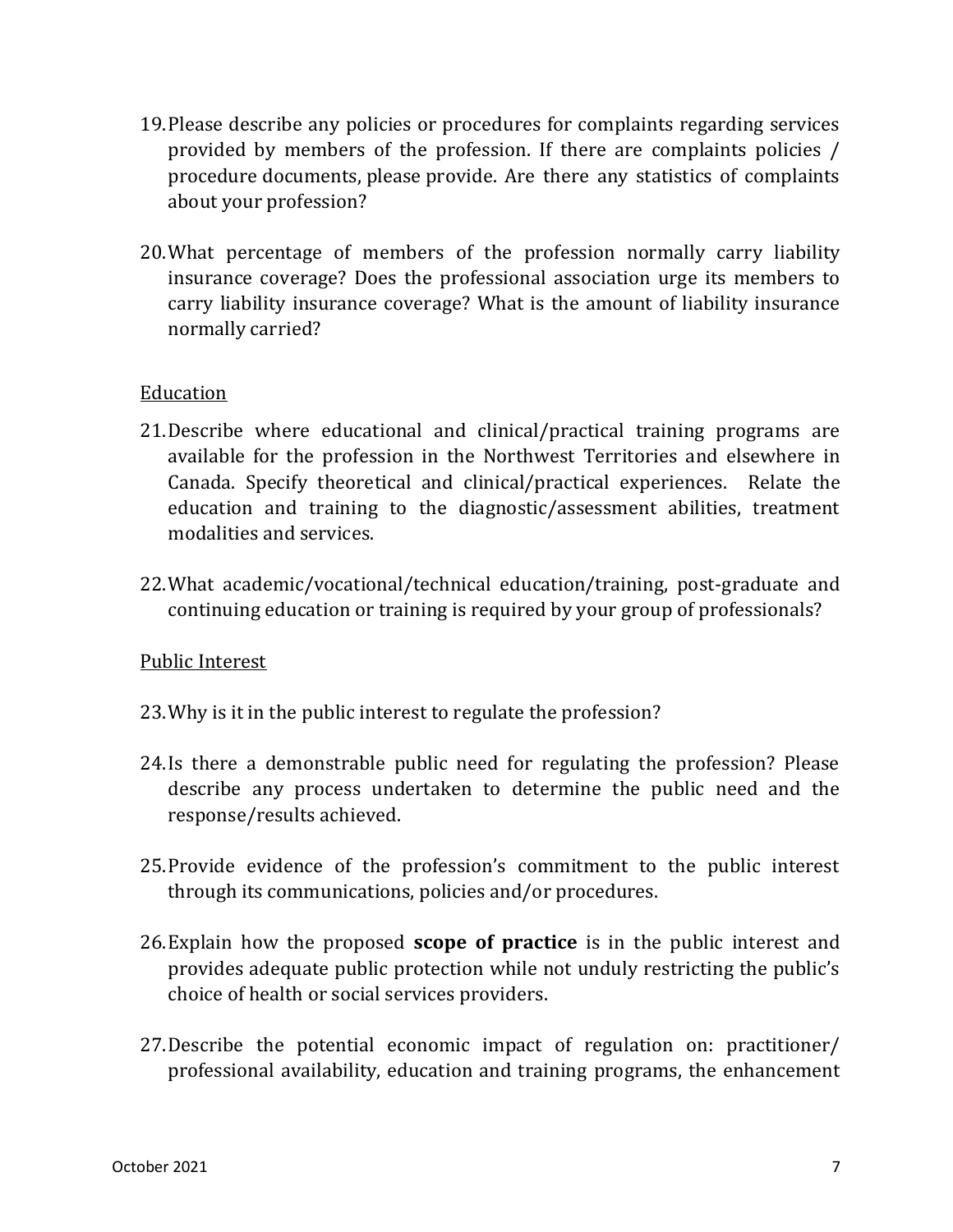of quality of your profession's services, and the price, access and efficiency of services?

## **Other**

28.Anything else you want to mention (other benefits, risks, costs, etc.) with regulating or not regulating the profession?

End of Questions